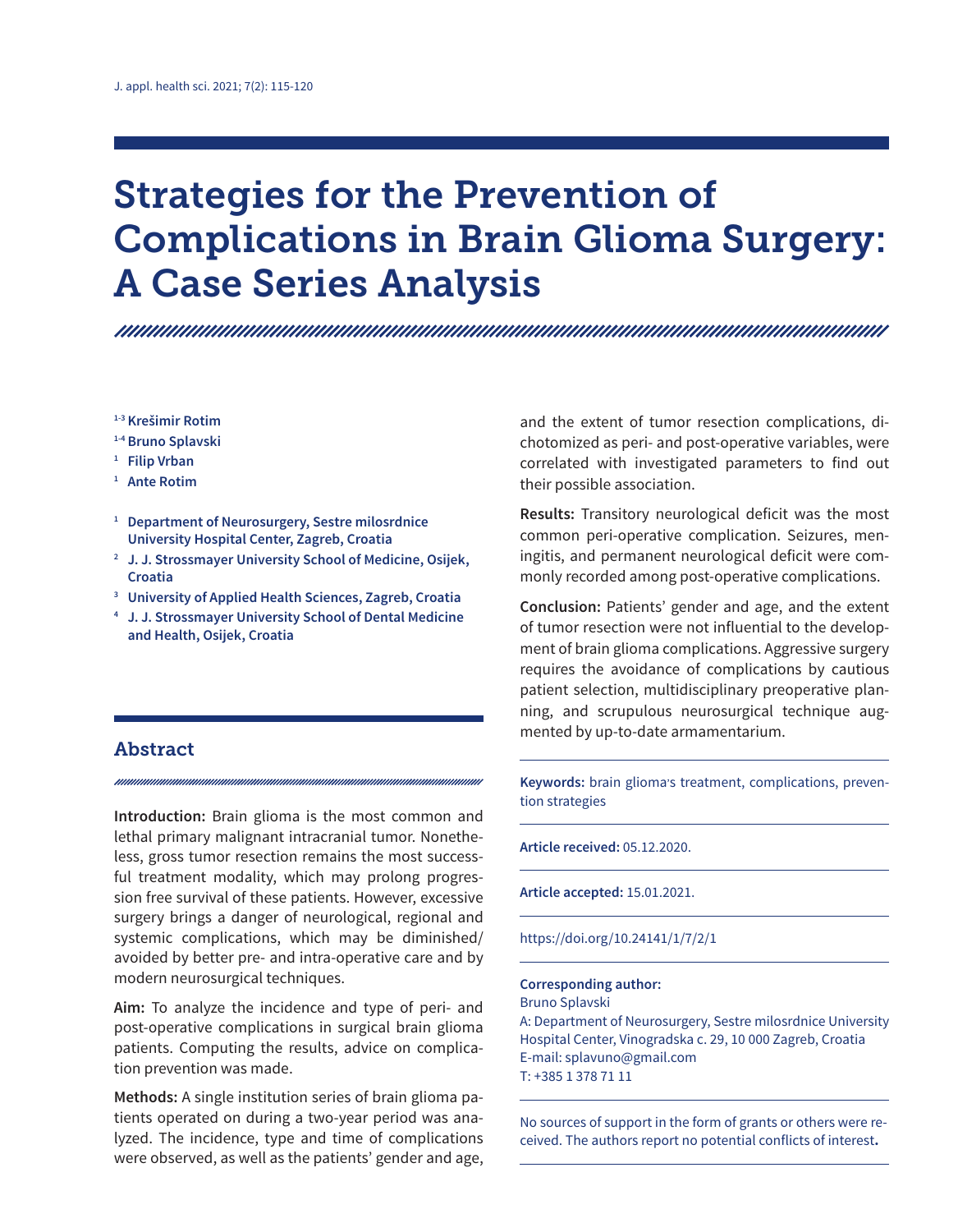# Introduction

Brain glioma is the most common and lethal primary malignant intracranial tumor with annual incidence of up to  $9/100.000^{1,2}$ . In spite of the advances in diagnostics and therapy, overall survival continues to be poor. Gross tumor resection remains the most successful treatment modality regardless of the glioma malignancy grade and/or improvements in adjuvant therapies<sup>3, 4</sup>. Progression free survival in these patients is mainly related to the extent of tumor resection<sup>5</sup>, which may assure longterm glioma remission and provide disease control when combined with adjuvant therapy. However, surgery brings the danger of neurological, regional and systemic complications<sup>6</sup>, such as iatrogenic peri-operative cortical/vascular injury, surgical wound dehiscence, and various post-surgical medical obstacles. The risk for and development of such complications may be heavily influenced by certain parameters like tumor histopathology, age, and functional impairment score $3,7$ .

Complications are defined as any aberration from the ordinary post-operative course happening within 30 days post-surgery<sup>8</sup>. It is known that the brain glioma surgery carries an increased risk of complications, including iatrogenic stroke, intracranial hemorrhage, and meningitis as the most common ones<sup>6</sup>. Since such complications are more related to the procedure itself, they are considered life-threatening surgical complications<sup>8</sup>. Nonetheless, the complication rates became considerably diminished due to the advancements in pre- and intra-operative care and modern surgical techniques.

The aim of this article was to analyze the incidence and type of various peri- and post-operative complications appearing in surgical glioma patients. Computing the results of a single institution series, the advice on complication prevention methods was made.

# Material and Methods

In a retrospective study, we analyzed a single institution series of brain glioma patients who were operated on during a two-year period (January 2019 - December 2020) at the Department of Neurosurgery of Sestre milosrdnice University Hospital Center, Zagreb, Croatia, searching for various types of surgical/medical complications.

The investigated parameters were patients' gender and age, and the extent of tumor resection. Complications, dichotomized as peri- and post-operative variables were analyzed to find out possible correlation between the investigated parameters and incidence/type of complications.

The peri-operative complications were defined as transient neurological deficit/temporary motor weakness, speech difficulties, and intracranial hematoma. The post-operative complications included seizures, infective complications (meningitis/pneumonia), and permanent neurological deficit/motor weakness, as well as cerebrospinal fluid (CSF) leak due to local wound dehiscence, and deep venous thrombosis.

Local ethics committee approval and informed consent from each patient were obtained before the beginning of the study.

# Statistical analysis

The difference between investigated variables was statistically analyzed using the Chi-square test. The significance was set at Alpha = 0.05. The program SPSS for Windows, version 16.0 (SPSS Inc., Chicago, Illinois, USA) was used for statistical analysis of the published data.

#### Results

The total number of surgical glioma patients was 66 with male to female ratio of 32:34. The mean age of the group was 49.2 years. The most affected age group was that of 60-69 years, which included 22 (33.3%) patients, followed by 70-79 age group, which numbered 17 (25.7%) patients (P < 0.001) (Table 1).

Gross tumor resection was performed in 30 (45.5%), partial (subtotal) tumor resection in nine (13.5%), and stereotactic biopsy in 27 (41.0%) patients (P =  $0.003$ ) (Table 2), 21 (77.7%) of whom were older than 60 years.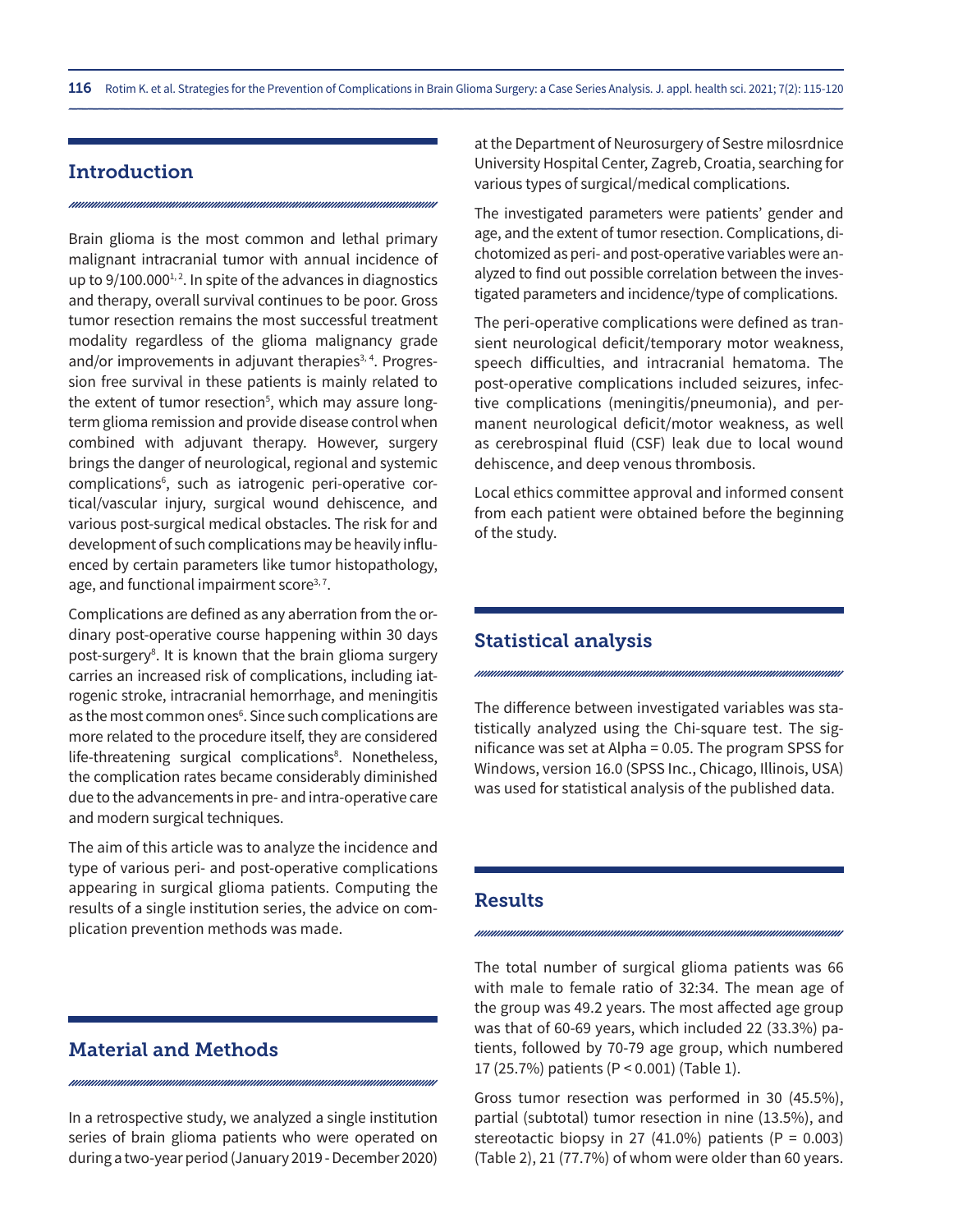| Table 1. Age distribution of glioma surgical<br>patients |                |      |              |  |  |  |
|----------------------------------------------------------|----------------|------|--------------|--|--|--|
| Age group                                                | N              | $\%$ | $P*$         |  |  |  |
| 30-39 years                                              | $\overline{2}$ | 3.0  | ${}_{0.001}$ |  |  |  |
| 40-49 years                                              | 8              | 12.1 |              |  |  |  |
| 50-59 years                                              | 13             | 19.7 |              |  |  |  |
| 60-69 years                                              | 22             | 33.3 |              |  |  |  |
| 70-79 years                                              | 17             | 25.8 |              |  |  |  |
| 80-89 years                                              | 4              | 6.1  |              |  |  |  |
| <b>Total</b>                                             | 66             | 100  |              |  |  |  |
| *Chi-square Test                                         |                |      |              |  |  |  |

| Table 2. <b>Extent of tumor resection</b> |    |      |       |  |  |  |
|-------------------------------------------|----|------|-------|--|--|--|
| Type of surgery                           | N  | $\%$ | $p*$  |  |  |  |
| gross total resection                     | 30 | 45.5 |       |  |  |  |
| subtotal resection                        | q  | 13.5 | 0.003 |  |  |  |
| stereotaxic biopsy                        | 27 | 41.0 |       |  |  |  |
| Total                                     | 66 | 100  |       |  |  |  |
| *Chi-square Test                          |    |      |       |  |  |  |

The incidence of overall complications following brain glioma surgery is depicted in Table 3. In the series of 66 surgical glioma patients, seven (10.6%) patients developed peri-operative complications, while post-operative complications were recorded in 21 (31.8%) of them (Table 3). Peri-operative complications included: transient neurological deficit together with temporary motor weakness, speech difficulties, and intracranial hematoma (Table 3). Among post-operative complications, there were seven (33.3%) patients with seizures, five (23.8%) patients with meningitis, and five (23.8%) with permanent neurological deficit (motor weakness), while two (9.5%) patients developed CSF leak due to local wound dehiscence. Deep venous thrombosis and pneumonia were recorded in one (4.8%) patient each (Table 3).

The extent of tumor resection, as well as patients' gender and age were not correlated to the frequency and type of peri- and post-operative complications. The difference between the investigated variables was not statistically significant.

Most complications gradually subsided after symptomatic and/or antimicrobial treatment and during the in-hospital patients' stay, except seizures and permanent neurological deficit.

# **Discussion**

Surgery is the preferred and primary method of choice in the treatment of brain glioma. However, it carries the risk for the development of various complications endangering the management outcome and functional recovery, as well as the quality of life of such patients.

The most affected age group in our series was that of 60-69 years old, followed by 70-79 years old (Table 1), what is consistent with the literature data indicating that the incidence of malignant brain glioma increases with age, being primarily identified in elderly patients with a median age of 64 at diagnosis $^{\circ}$ .

The infiltrative and aggressive nature of tumor growth is very well-established characteristic of brain glioma

| Table 3. Type and incidence of complications |                |                 |                |      |                |      |  |  |  |
|----------------------------------------------|----------------|-----------------|----------------|------|----------------|------|--|--|--|
| Type of complication                         | Overall        |                 | Peri-operative |      | Post-operative |      |  |  |  |
|                                              | N              | $\overline{\%}$ | N              | %    | N              | $\%$ |  |  |  |
| seizures                                     |                | 25.0            |                |      |                | 33.3 |  |  |  |
| transitional neurological deficit            | 6              | 21.4            | 6              | 85.7 |                |      |  |  |  |
| permanent neurological deficit               | 5              | 17.8            |                |      | 5              | 23.8 |  |  |  |
| meningitis                                   | 5              | 17.8            |                |      | 5              | 23.8 |  |  |  |
| <b>CSF</b> leak                              | $\overline{2}$ | 7.2             |                |      | $\overline{2}$ | 9.5  |  |  |  |
| intracranial hematoma                        |                | 3.6             | $\mathbf{1}$   | 14.3 |                |      |  |  |  |
| pneumonia                                    |                | 3.6             |                |      |                | 4.8  |  |  |  |
| deep venous thrombosis                       |                | 3.6             |                |      |                | 4.8  |  |  |  |
| <b>Total</b>                                 | 28             | 100             |                | 100  | 21             | 100  |  |  |  |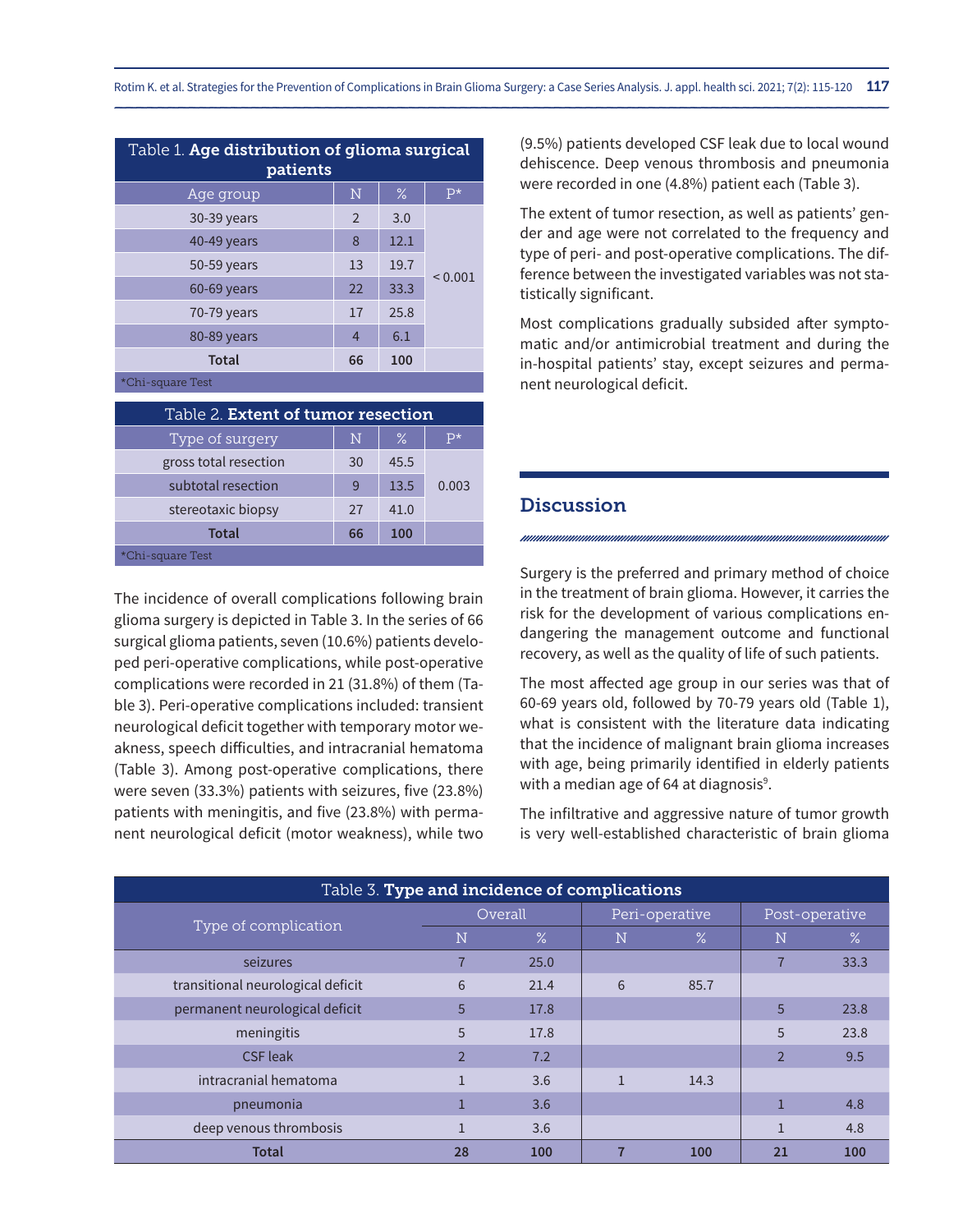pathophysiology. Hence, the debate and controversy over the extent of glioma surgical removal continue to influence the field of neurosurgical oncology with positive effects of gross total tumor resection documented in selected patients as the most important factor affecting the prognosis $10-15$ . Accordingly, the majority of patients (45.5%) from this series underwent gross tumor resection as a surgical method of choice (Table 2). However, such a treatment strategy may not be always beneficial, especially in elderly patients, since it may bring a higher risk of complications, which may rule out satisfactory outcome<sup>16</sup>. Therefore, a stereotactic biopsy to provide tissue specimen for histopathological diagnosis should be performed in patients who would not tolerate a large cranial surgery due to their age, and/or unresectable tumors<sup>17</sup>. It appears that a stereotactic biopsy is well justified in strictly selected patients when the survival and the quality of life are concerned<sup>18</sup>. It was performed in substantial portion of patients (41%) from our series (Table 2), and the majority of these patients belonged to the elderly.

The development of peri-operative motor or language deficit was associated with decreased progression free survival<sup>19</sup>. The most frequent peri-operative complication in our series was a transient speech difficulty (Table 3), which did not affect in-hospital mortality at all.

Venous thromboembolism, including deep venous thrombosis (DVT), and pulmonary embolism, often complicate the post-operative course of brain glioma patients<sup>20</sup>, primarily due to their prolonged immobility. Regardless of the lack of routine prophylactic anticoagulation therapy in the post-operative setting of patients in our series, the incidence of DVT was low (Table 3), and comparable to that observed in other institutional series<sup>21</sup>.

Approximately one third of glioma patients experience a seizure during the post-treatment period, regardless of previous history of epi attacks<sup>22, 23</sup>. Seizures were observed as the most frequent post-operative complication in our series too (Table 3).

Patients with surgical complications experience longer hospitalization and a significantly increased risk of inhospital mortality<sup>6</sup>. Therefore, to rise the efficacy and safety of brain glioma surgery, an assortment of stateof-the-art techniques has been developed including intra-operative ultrasound, computed tomography (CT) and magnetic resonance imaging (MRI), neuronavigation, brain mapping, cortical stimulation, fluorescenceguided tumor resection, etc.<sup>24</sup>. Thorough knowledge

of the surgical anatomy and mindfulness of possible neurosurgical drawbacks are also extremely helpful in reducing the rate of complications and maximizing tumor resection<sup>25</sup>. A substantial amount of complications in glioma surgery may be avoided by using standardized operative protocols, and improved teamwork<sup>26</sup>. We have followed the above postulates while performing surgery on our patients.

Considering the results of this paper, patients' gender and age, and the extent of tumor resection were not influential to the development of glioma complications. In general, an acceptable proportion of glioma surgery complications was recorded in our series. Non-lifethreatening complications that were treated without invasive procedures were mostly observed. Complications requiring invasive management, as well as lifethreatening complications were encountered rarely. No in-hospital deaths as a result of complications were documented in our series at all. Nevertheless, one has to always be mindful of possible complications and has to be particularly cautious while performing glioma surgery using the state-of-the-art armamentarium to prevent them.

At the end of this paper, it is compulsory to address certain study limitations generating from its retrospective character and the fact that only in-hospital complications could be identified, since most of the patients were lost to follow up after discharge due to subsequent oncological treatment.

# **Conclusion**

Our results may be helpful to assist treatment strategies in the diminishment of operative risks and prevention of post-operative complications in patients undergoing surgery for brain glioma, regardless of their age. Prospective, randomized studies on a broader material are needed to corroborate our results.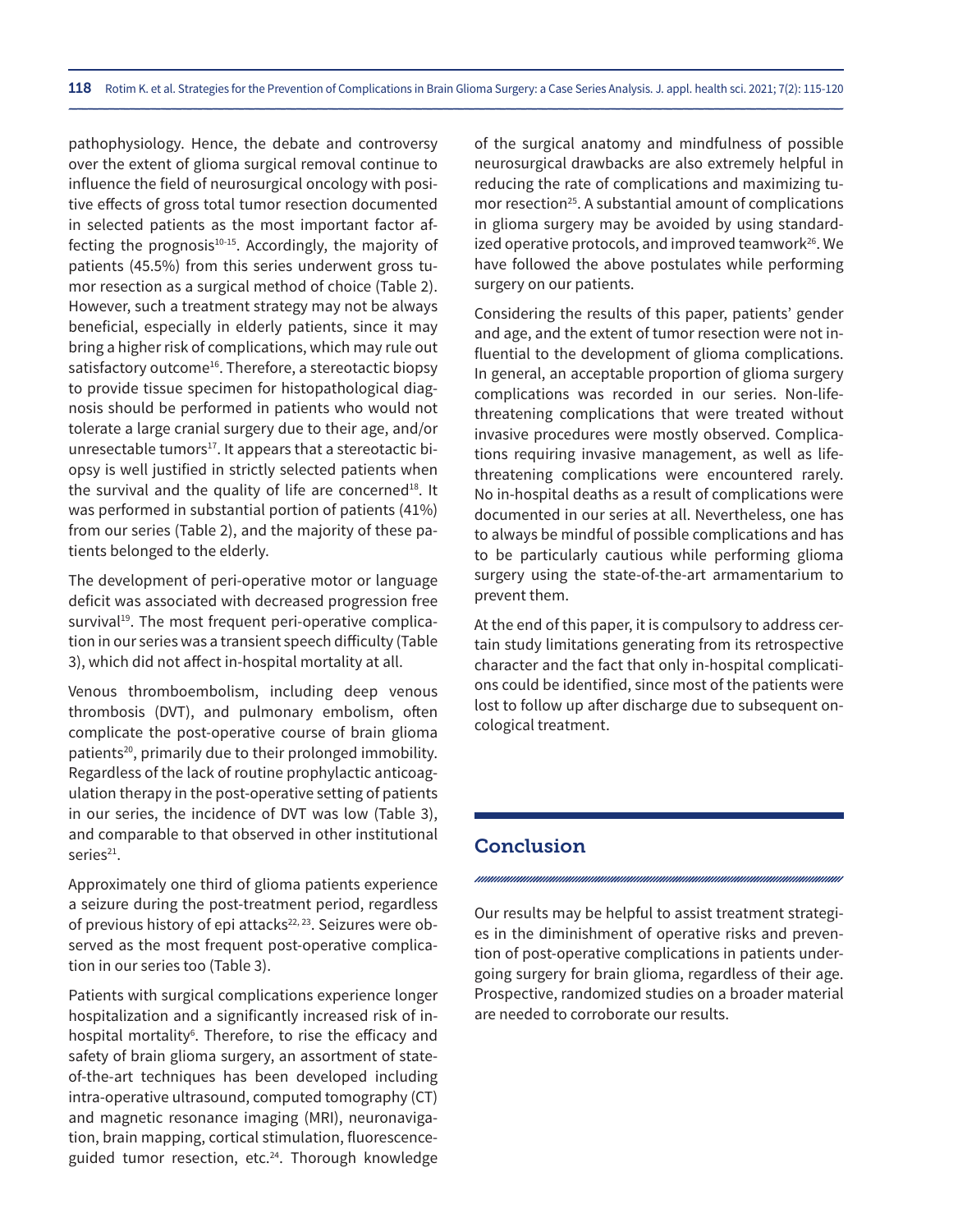Rotim K. et al. Strategies for the Prevention of Complications in Brain Glioma Surgery: a Case Series Analysis. J. appl. health sci. 2021; 7(2): 115-120 119

# References

- 1. Dolecek TA, Propp JM, Stroup NE, Kruchko. CCBTRUS statistical report: primary brain and central nervous system tumors diagnosed in the United States in 2005-2009. Neuro Oncol 2012; 14(Suppl 5):1-49.
- 2. Zhang AS, Ostrom QT, Kruchko C, Rogers L, Peereboom DM, Barnholtz-Sloan JS. Complete prevalence of malignant primary brain tumors registry data in the United States compared with other common cancers, 2010. Neuro Oncol 2017; 19(5):726-35.
- 3. Jackson C, Westphal M, Quiñones-Hinojosa A. Complications of glioma surgery. Handb Clin Neurol 2016; 134:201-18.
- 4. Sherman JH, Hoes K, Marcus J, Komotar RJ, Brennan CW, Gutin PH. Neurosurgery for brain tumors: update on recent technical advances. Curr Neurol Neurosci Rep 2011; 11(3):313-9.
- 5. Chaichana KL, Cabrera-Aldana EE, Jusue-Torres I, Wijesekera O, Olivi A, Rahman M, et al. When gross total resection of a glioblastoma is possible, how much resection should be achieved? World Neurosurg 2014; 82(1-2):e257-65.
- 6. De la Garza-Ramos R, Kerezoudis RP, Tamargo RJ, Brem H, Huang J, Bydon M. Surgical complications following malignant brain tumor surgery: An analysis of 2002–2011 data. Clin Neurol Neurosurg 2016; 140:6-10.
- 7. Álvarez de Eulate-Beramendi S, Álvarez-Vega MA, Balbin M, Sanchez-Pitiot A, Vallina-Alvarez A, Martino-González J. Prognostic factors and survival study in high-grade glioma in the elderly. Br J Neurosurg 2016; 30(3):330-6.
- 8. Landriel Ibañez FA, Hem S, Ajler P, Vecchi E, Ciraolo C, Baccanelli M, et al. A new classification of complications in neurosurgery. World Neurosurg 2011; 75(5-6):709-715.
- 9. Ostrom QT, Gittleman H, Farah P, Ondracek A, Chen Y, Wolinsky Y, et al. CBTRUS statistical report: Primary brain and central nervous system tumors diagnosed in the United States in 2006–2010. Neuro Oncol 2013; 15(Suppl 2):ii1-56.
- 10. Buckner JC. Factors influencing survival in high-grade gliomas. Semin Oncol 2003; 30:10-4.
- 11. Koc K, Anik I, Cabuk B, Ceylan S. Fluorescein sodiumguided surgery in glioblastoma multiforme: a prospective evaluation. Br J Neurosurg 2008; 22:99-103.
- 12. Rahman M, Abbatematteo J, De Leo EK, Kubilis PS, Vaziri S, Bova F, et al. The effects of new or worsened postoperative neurological deficits on survival of patients with glioblastoma. J Neurosurg 2017; 127:123-131.
- 13. Shinoda J, Sakai N, Murase S, Yano H, Matsuhisa T, Funakoshi T. Selection of eligible patients with supratentorial glioblastoma multiforme for gross total resection. J Neurooncol 2001; 52:161-71.
- 14. Stummer W, Reulen HJ, Meinel T, Pichlmeier U, Schumacher W, Tonn JC, et al. Extent of resection and survival in glioblastoma multiforme: identification of and adjustment for bias. Neurosurgery 2008; 62:564-76.
- 15. Wolbers JG. Novel strategies in glioblastoma surgery aim at safe, supra-maximum resection in conjunction with local therapies. Chin J Cancer 2014; 33(1):8-15.
- 16. Dobran M, Nasi D, Della Costanza M, Gladi M, Iacoangeli M, Rotim K, et al. Characteristics of treatment and outcome in elderly patients with brain glioblastoma: a retrospective analysis of case series. Acta Clin Croat 2019; 58:221-8.
- 17. Young RM, Jamshidi A, Davis G, Sherman JH. Current trends in the surgical management and treatment of adult glioblastoma. Ann Transl Med 2015; 3(9):121.
- 18. Lakičević G, Splavski B, Brekalo Z. The value of stereotactic biopsy in improving survival and quality of life for malignant brain glioma patients. Coll Antropol 2010; 34(Suppl 1):93-7.
- 19. McGirt MJ, Mukherjee D, Chaichana KL, Than KD, Weingart JD, Quinones-Hinojosa A. Association of surgically acquired motor and language deficits on overall survival after resection of glioblastoma multiforme. Neurosurgery 2009; 65:463-9.
- 20. Senders JT, Goldhaber NH, Cote DJ, Muskens IS, Dawood HY, De Vos FYFL, et al. Venous thromboembolism and intracranial hemorrhage after craniotomy for primary malignant brain tumors: a National Surgical Quality Improvement Program analysis. J Neurooncol 2018; 136(1):135-45.
- 21. Rinaldo L, Brown DA, Bhargav AG, Rusheen AE, Naylor RM, Gilder HE, et al. Venous thromboembolic events in patients undergoing craniotomy for tumor resection: incidence, predictors, and review of literature. J Neurosurg 2019; 4:1-12.
- 22. Sizoo EM, Braam L, Postma TJ, Pasman HR, Heimans JJ, Klein M, et al. Symptoms and problems in the end-of-life phase of high-grade glioma patients. Neuro Oncol 2010; 12(11):1162-6.
- 23. Sizoo EM, Koekkoek JA, Postma TJ, Heimans JJ, Pasman HR, Deliens L, et al. Seizures in patients with high-grade glioma: A serious challenge in the end-of-life phase. BMJ Support Palliat Care 2014; 4(1):77-80.
- 24. Diez Valle R, Tejada Solis S, Idoate Gastearena MA. et al. Surgery guided by 5-aminolevulinic fluorescence in glioblastoma: volumetric analysis of extent of resection in single-center experience. J Neurooncol 2011; 102:105-13.
- 25. Lang FF, Olansen NE, DeMonte F, Gokaslan ZL, Holland EC, Kalhorn C, et al. Surgical resection of intrinsic insular tumors: complication avoidance. J Neurosurg 2001; 95:638-50.
- 26. Wong JM, Panchmatia JR, Ziewacz JE, Bader AM, Dunn IF, Laws ER, et al. Patterns in neurosurgical adverse events: intracranial neoplasm surgery. Neurosurg Focus 2012; 33(5):E16.